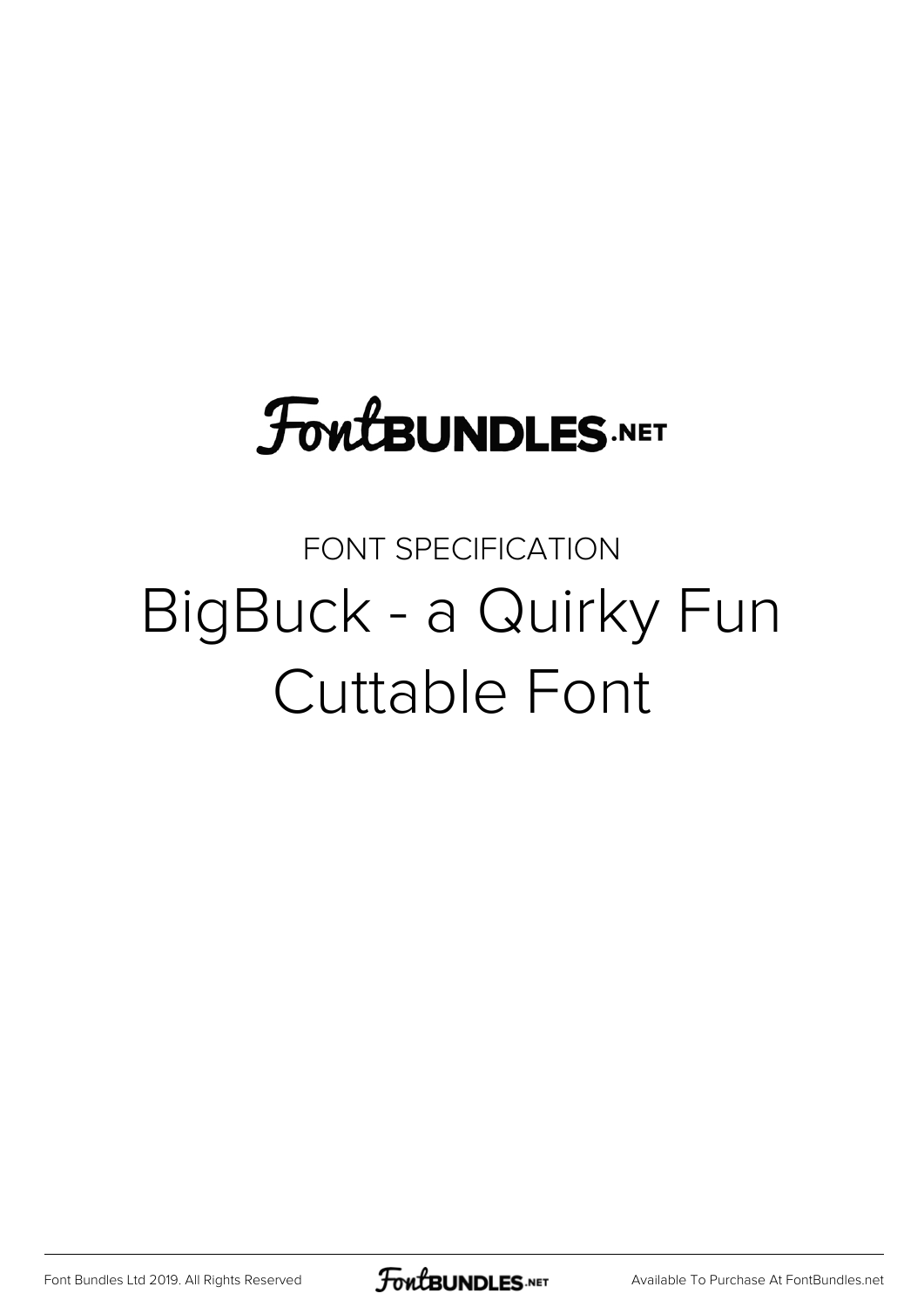BigBuck - Regular

**Uppercase Characters** 

### ABCDEFGHIJKLMNOPQR STUVWXYZ

Lowercase Characters

## <u>abcdefghijklmnopgrs</u> tuvwxyz

Numbers

#### 0123456789

**Punctuation and Symbols** 

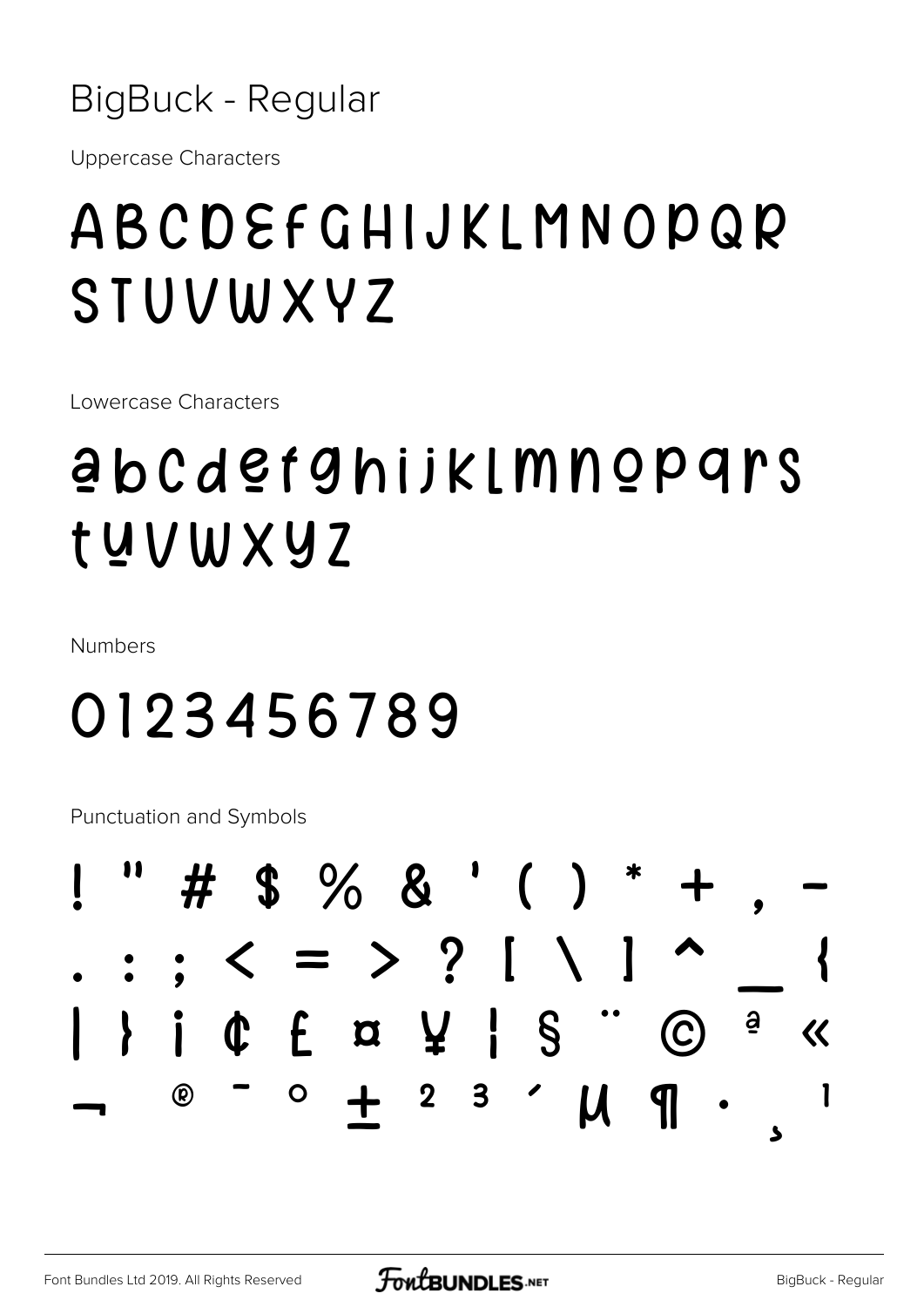| $\overline{Q}$   | $\lambda$          |                      | $\frac{1}{4}$ |              |                                                   | $\frac{1}{2}$             |                          |                      |                    |  |
|------------------|--------------------|----------------------|---------------|--------------|---------------------------------------------------|---------------------------|--------------------------|----------------------|--------------------|--|
| All Other Glyphs |                    |                      |               |              |                                                   |                           |                          |                      |                    |  |
|                  | À                  | Á                    |               |              |                                                   |                           | ÂÃ Ä Ä Å Æ Ç             |                      | $\grave{\epsilon}$ |  |
|                  | $\acute{\epsilon}$ |                      |               |              | $\hat{E}$ $\hat{E}$ $\hat{I}$ $\hat{I}$ $\hat{I}$ |                           |                          | Đ                    | Ñ                  |  |
|                  | Ò                  | $\acute{\mathrm{O}}$ | $\hat{0}$     | $\tilde{0}$  | $\ddot{\mathrm{o}}$                               | $\boldsymbol{\mathsf{x}}$ | $\boldsymbol{\emptyset}$ | $\mathbf{\grave{U}}$ | Ú                  |  |
|                  | Û                  | Ü                    | Ý             | $\mathsf{p}$ | $\boldsymbol{\beta}$                              | $\dot{a}$                 | $\acute{a}$              | $\hat{\mathbf{a}}$   | ã                  |  |

ä å æ ç è é ê ë ì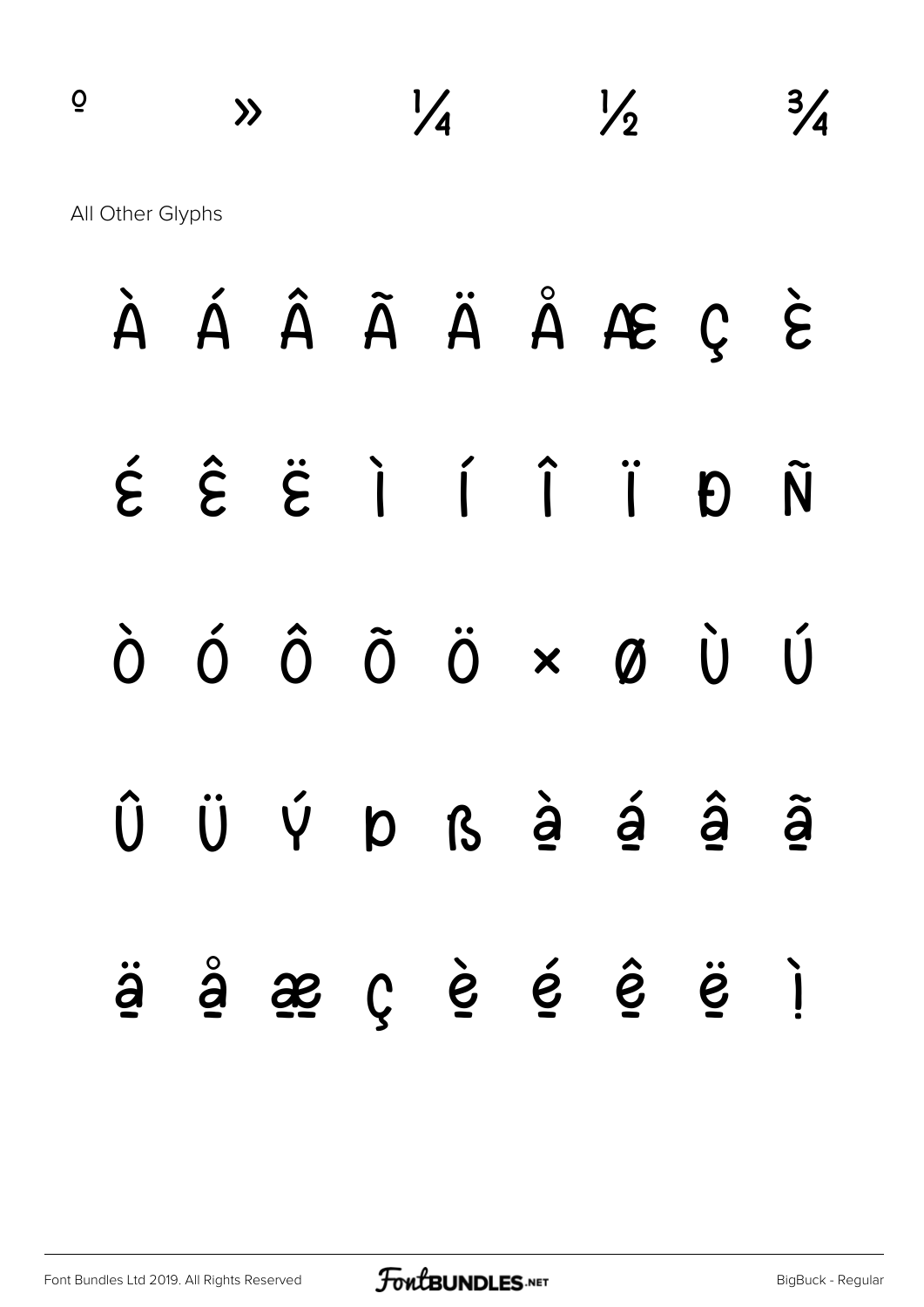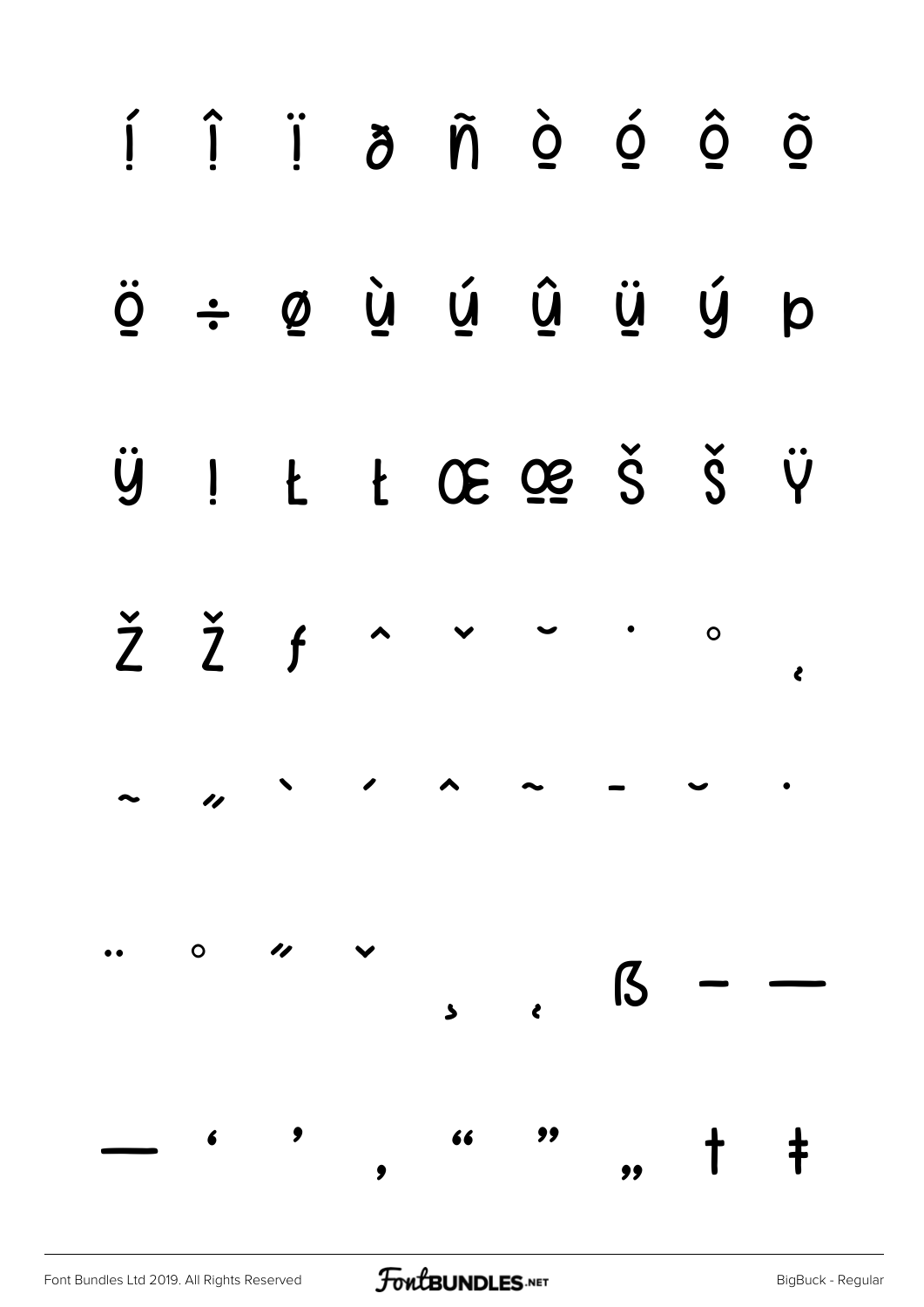|  | $\bullet$ $\%$ < > / $\epsilon$ m |  |  |  |
|--|-----------------------------------|--|--|--|
|  | A E G M U A C ! O                 |  |  |  |
|  | U la l! le li ll lo lu ly         |  |  |  |
|  | Ta Ti Te Ti To Tu aa ae ao        |  |  |  |
|  | au bb CC dd ea ee eo eu ff        |  |  |  |
|  | th ti 99 lạ l! lệ li l! lộ        |  |  |  |
|  | <u>lụ ly mmnn oạ oẹ oo oụ pp</u>  |  |  |  |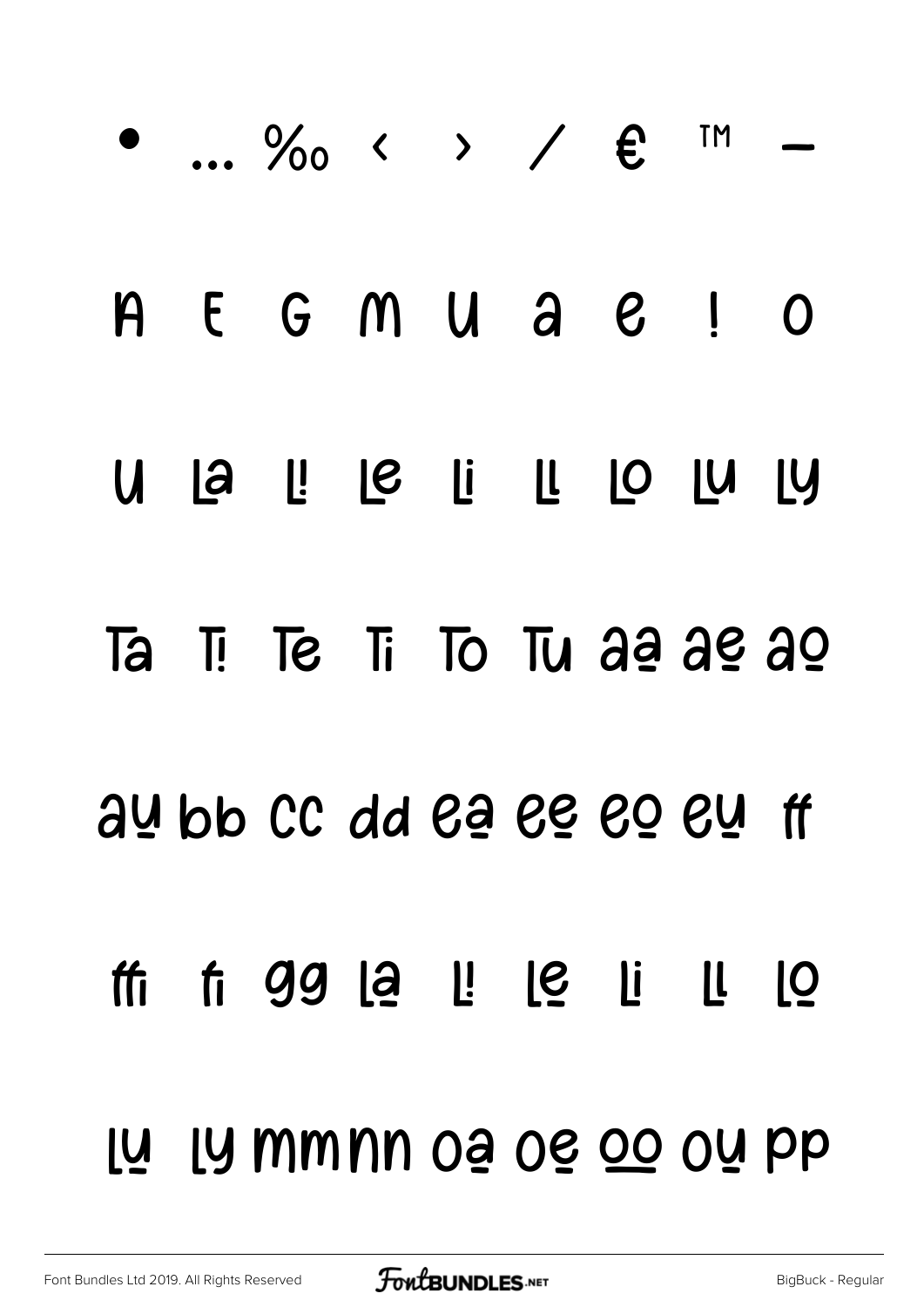|                         |                                                              |  |  | l'a l'a ri re li ri ro m ru                                                                                                                                                                                                                                                                                                                                                         |      |
|-------------------------|--------------------------------------------------------------|--|--|-------------------------------------------------------------------------------------------------------------------------------------------------------------------------------------------------------------------------------------------------------------------------------------------------------------------------------------------------------------------------------------|------|
|                         |                                                              |  |  | I'D SS tt Ua Ue Uo Uu ZZ !                                                                                                                                                                                                                                                                                                                                                          |      |
|                         |                                                              |  |  | $\epsilon$ & $\mu$ $\alpha$ $\overline{A}$ $\overline{A}$ $\overline{A}$ $\overline{A}$ $\overline{A}$ $\overline{A}$ $\overline{A}$ $\overline{A}$ $\overline{A}$ $\overline{A}$ $\overline{A}$ $\overline{A}$ $\overline{A}$ $\overline{A}$ $\overline{A}$ $\overline{A}$ $\overline{A}$ $\overline{A}$ $\overline{A}$ $\overline{A}$ $\overline{A}$ $\overline{A}$ $\overline{A$ |      |
| $\overline{\mathbf{A}}$ |                                                              |  |  | FOR FROM IN OF ON OR THE TO                                                                                                                                                                                                                                                                                                                                                         |      |
|                         |                                                              |  |  | The WITH an and as at for from in                                                                                                                                                                                                                                                                                                                                                   |      |
| $\overline{Of}$         | $\overline{on}$                                              |  |  | or the to with $\leftarrow$ $\rightarrow$ $\gg$                                                                                                                                                                                                                                                                                                                                     |      |
|                         | $-48$ $\geq$ $\leq$ $00$ $00$ $\frac{25}{3}$ $\frac{25}{32}$ |  |  | ද%                                                                                                                                                                                                                                                                                                                                                                                  | දිරි |